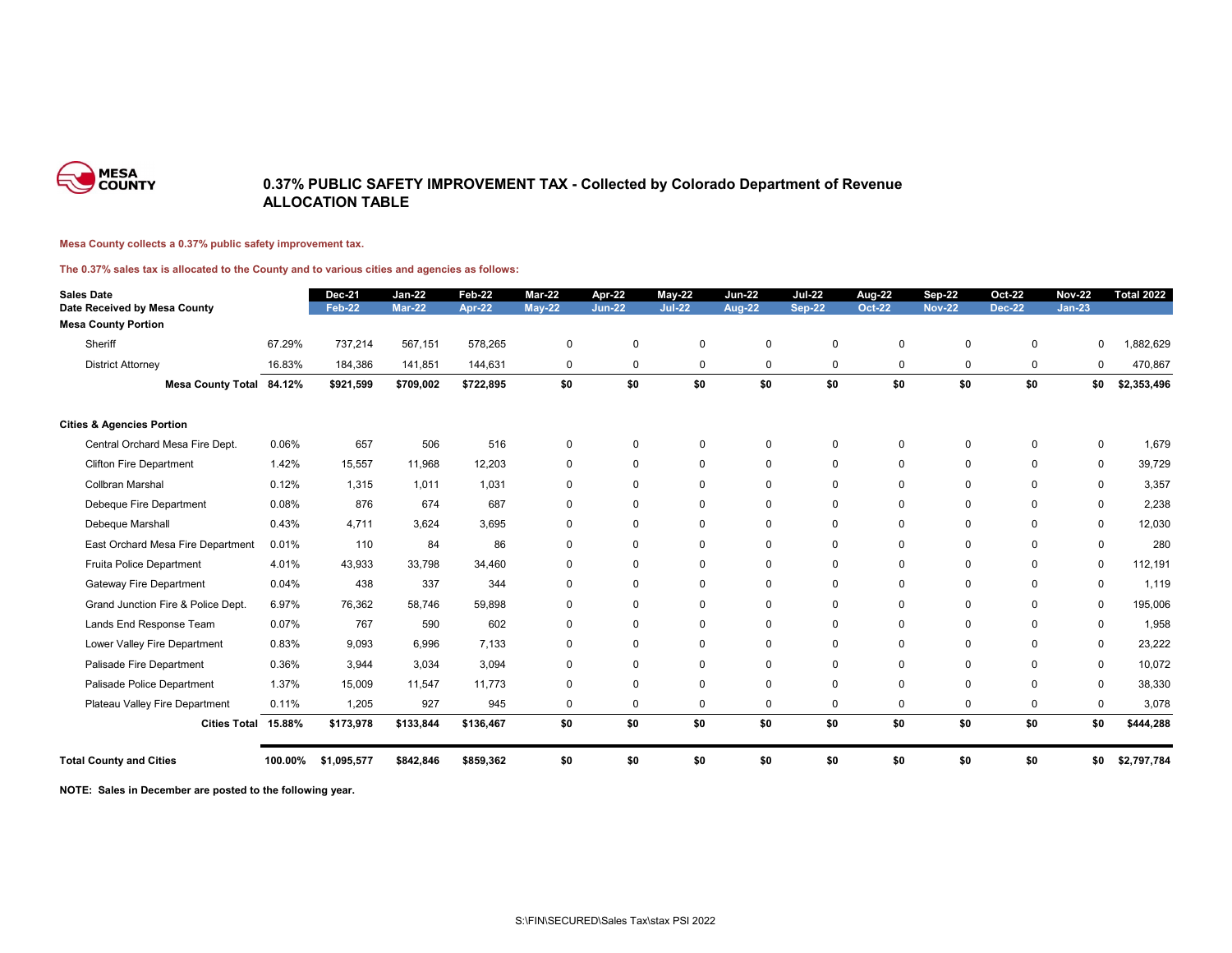

## **Public Safety Sales Tax Revenue**

**March 2022 (February 2022 Sales)** 

|                  | <b>Monthly Comparison</b> |                 |        |  | <b>YTD Budget v. Actual</b> |                 |                 |               |                  |  |  |
|------------------|---------------------------|-----------------|--------|--|-----------------------------|-----------------|-----------------|---------------|------------------|--|--|
|                  |                           |                 |        |  |                             |                 |                 | <b>Budget</b> | <b>Prior YTD</b> |  |  |
|                  | <b>Mar 2021</b>           | <b>Mar 2022</b> | Change |  | <b>Budget</b>               | <b>Mar 2021</b> | <b>Mar 2022</b> |               | $\%$             |  |  |
| <b>Sales Tax</b> | \$630,142                 | \$722,895       | 14.7%  |  | \$2,391,321                 | \$2,015,363     | \$2,353,496     | $-1.6%$       | 16.8%            |  |  |